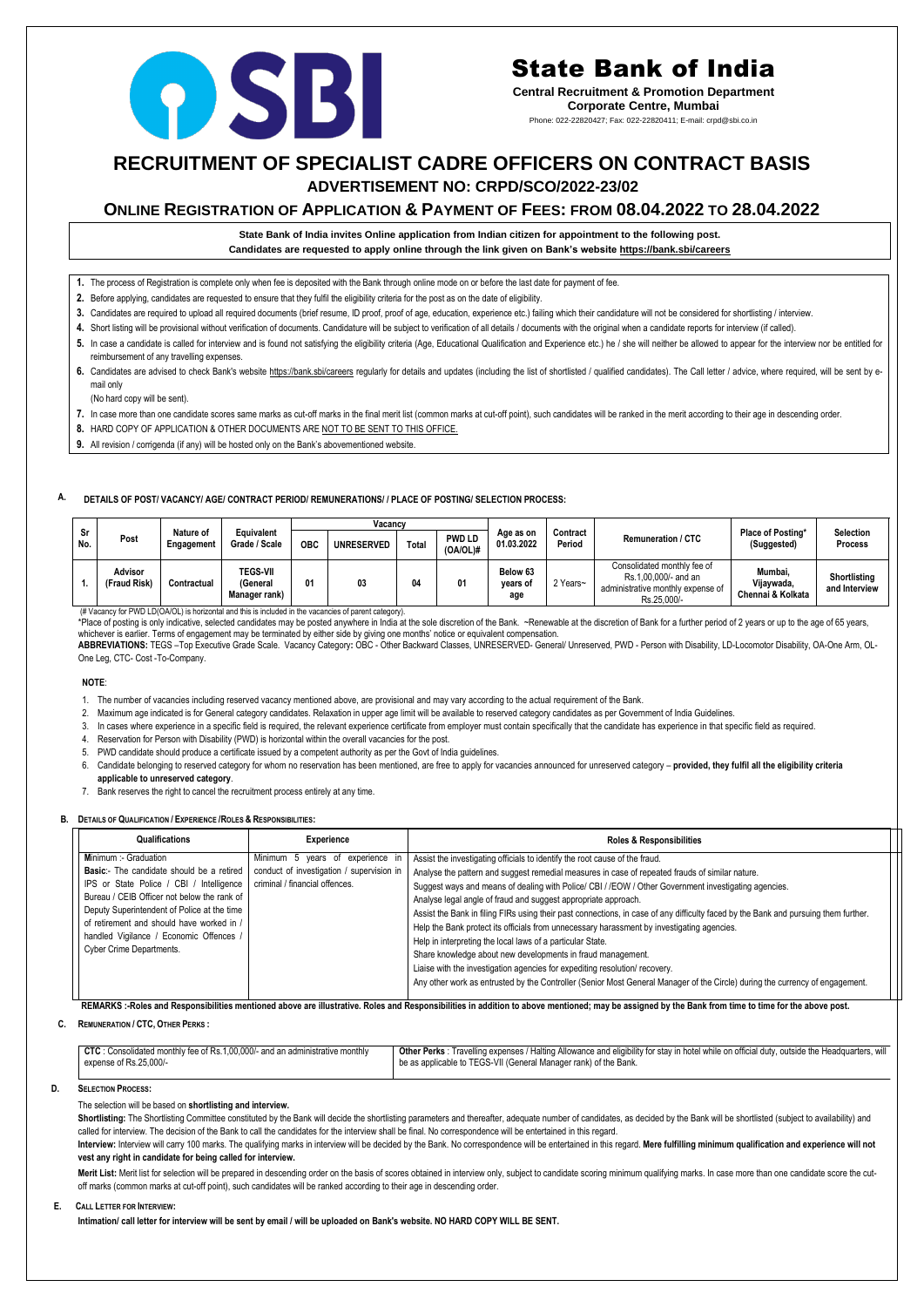| F. | How To APPLY: Candidates should have valid email ID which should be kept active till the declaration of result. It will help him / her in getting call letter / Interview advices etc. by email.                                                                                                                                                                                                                                                                                                                                                                                                                                                                                                                                                                                                                                                                                                                                                                                                                                                                                                                                                                                                                                                                                                                                                                                                                                                                                                                                                                                                                                                                                                                                                                                                                                                                                                                                            |                                                                                                                                                                                                                                                                                                                                                                                                                                                                                                                                                                                                                                                                                                                                                                                                                                                                                                                                                                                                                                                                                                                                                                                                                                                                                                                                                                                                                                                                                                                                                                                                                                                                                                                                                                                                                                                                                                                                                                                                                                                                                                                                                                                                                                                                                                                                                                                                                                                                     |
|----|---------------------------------------------------------------------------------------------------------------------------------------------------------------------------------------------------------------------------------------------------------------------------------------------------------------------------------------------------------------------------------------------------------------------------------------------------------------------------------------------------------------------------------------------------------------------------------------------------------------------------------------------------------------------------------------------------------------------------------------------------------------------------------------------------------------------------------------------------------------------------------------------------------------------------------------------------------------------------------------------------------------------------------------------------------------------------------------------------------------------------------------------------------------------------------------------------------------------------------------------------------------------------------------------------------------------------------------------------------------------------------------------------------------------------------------------------------------------------------------------------------------------------------------------------------------------------------------------------------------------------------------------------------------------------------------------------------------------------------------------------------------------------------------------------------------------------------------------------------------------------------------------------------------------------------------------|---------------------------------------------------------------------------------------------------------------------------------------------------------------------------------------------------------------------------------------------------------------------------------------------------------------------------------------------------------------------------------------------------------------------------------------------------------------------------------------------------------------------------------------------------------------------------------------------------------------------------------------------------------------------------------------------------------------------------------------------------------------------------------------------------------------------------------------------------------------------------------------------------------------------------------------------------------------------------------------------------------------------------------------------------------------------------------------------------------------------------------------------------------------------------------------------------------------------------------------------------------------------------------------------------------------------------------------------------------------------------------------------------------------------------------------------------------------------------------------------------------------------------------------------------------------------------------------------------------------------------------------------------------------------------------------------------------------------------------------------------------------------------------------------------------------------------------------------------------------------------------------------------------------------------------------------------------------------------------------------------------------------------------------------------------------------------------------------------------------------------------------------------------------------------------------------------------------------------------------------------------------------------------------------------------------------------------------------------------------------------------------------------------------------------------------------------------------------|
|    | <b>GUIDELINES FOR FILLING ONLINE APPLICATION:</b>                                                                                                                                                                                                                                                                                                                                                                                                                                                                                                                                                                                                                                                                                                                                                                                                                                                                                                                                                                                                                                                                                                                                                                                                                                                                                                                                                                                                                                                                                                                                                                                                                                                                                                                                                                                                                                                                                           | <b>GUIDELINES FOR PAYMENT OF FEES:</b>                                                                                                                                                                                                                                                                                                                                                                                                                                                                                                                                                                                                                                                                                                                                                                                                                                                                                                                                                                                                                                                                                                                                                                                                                                                                                                                                                                                                                                                                                                                                                                                                                                                                                                                                                                                                                                                                                                                                                                                                                                                                                                                                                                                                                                                                                                                                                                                                                              |
|    | i. Candidates will be required to register themselves online through the link available on<br>SBI website https://bank.sbi/careers OR https://www.sbi.co.in/careers and pay the<br>application fee using Internet Banking/ Debit Card/ Credit Card etc.<br>ii. Candidates should first scan their latest photograph and signature. Online application will<br>not be registered unless candidate uploads his/her photo and signature as specified on<br>the online registration page (Please refer para G-b-ii. and para G-c.-v. alongwith para G-<br>e.-vi under 'How to Upload Documents").<br>iii. Candidates should fill the application carefully. Once application is filled-in completely,<br>candidate should submit the same. In the event of candidate not being able to fill the<br>application in one go, he can save the information already entered. When the information/<br>application is saved, a provisional registration number and password is generated by the<br>system and displayed on the screen. Candidate should note down the registration<br>number and password. They can re-open the saved application using registration                                                                                                                                                                                                                                                                                                                                                                                                                                                                                                                                                                                                                                                                                                                                                                                   | i. Application fees and Intimation Charges (Non-refundable) is $\bar{\mathfrak{T}}$ 750/- ( $\bar{\mathfrak{T}}$ Seven hundred fifty only) for General/<br>OBC/ EWS candidates and NIL for SC/ ST/ PWD candidates.<br>ii. Fee payment will have to be made online through payment gateway available on the Bank's Career website.<br>iii. After ensuring correctness of the particulars in the application form, candidates are required to pay the fees<br>through payment gateway integrated with the application. No change/ edit in the application will be allowed<br>thereafter.<br>iv. The payment can be made by using Debit Card/ Credit Card/ Internet Banking etc. by providing information as<br>asked on the screen. Transaction charges for online payment, if any, will be borne by the candidates.<br>v. On successful completion of the transaction, "e-Receipt" and "application form", bearing the date of<br>submission by the candidate, will be generated which should be printed and retained by the candidate.<br>vi. If the online payment of fee is not successfully completed in first instance, please make fresh attempts to<br>make online payment.<br>vii. There is also a provision to reprint the e-Receipt and Application form containing fee details, at later stage.                                                                                                                                                                                                                                                                                                                                                                                                                                                                                                                                                                                                                                                                                                                                                                                                                                                                                                                                                                                                                                                                                                                                                           |
|    | number and password and edit the particulars, if needed, but only for three times. Please<br>note that this facility of editing the saved information will be available for three times only.<br>Once the application is filled completely, candidate should submit the same and proceed<br>for online payment of fee.                                                                                                                                                                                                                                                                                                                                                                                                                                                                                                                                                                                                                                                                                                                                                                                                                                                                                                                                                                                                                                                                                                                                                                                                                                                                                                                                                                                                                                                                                                                                                                                                                      | viii. Application Fee once paid will NOT be refunded on any account NOR can it be adjusted for any other<br>examination or selection in future.                                                                                                                                                                                                                                                                                                                                                                                                                                                                                                                                                                                                                                                                                                                                                                                                                                                                                                                                                                                                                                                                                                                                                                                                                                                                                                                                                                                                                                                                                                                                                                                                                                                                                                                                                                                                                                                                                                                                                                                                                                                                                                                                                                                                                                                                                                                     |
|    | iv. After registering online, the candidates are advised to take a printout of the system<br>generated online application form.                                                                                                                                                                                                                                                                                                                                                                                                                                                                                                                                                                                                                                                                                                                                                                                                                                                                                                                                                                                                                                                                                                                                                                                                                                                                                                                                                                                                                                                                                                                                                                                                                                                                                                                                                                                                             |                                                                                                                                                                                                                                                                                                                                                                                                                                                                                                                                                                                                                                                                                                                                                                                                                                                                                                                                                                                                                                                                                                                                                                                                                                                                                                                                                                                                                                                                                                                                                                                                                                                                                                                                                                                                                                                                                                                                                                                                                                                                                                                                                                                                                                                                                                                                                                                                                                                                     |
| G. | <b>HOW TO UPLOAD DOCUMENTS:</b>                                                                                                                                                                                                                                                                                                                                                                                                                                                                                                                                                                                                                                                                                                                                                                                                                                                                                                                                                                                                                                                                                                                                                                                                                                                                                                                                                                                                                                                                                                                                                                                                                                                                                                                                                                                                                                                                                                             |                                                                                                                                                                                                                                                                                                                                                                                                                                                                                                                                                                                                                                                                                                                                                                                                                                                                                                                                                                                                                                                                                                                                                                                                                                                                                                                                                                                                                                                                                                                                                                                                                                                                                                                                                                                                                                                                                                                                                                                                                                                                                                                                                                                                                                                                                                                                                                                                                                                                     |
|    | Details of Document to be uploaded:<br>а.                                                                                                                                                                                                                                                                                                                                                                                                                                                                                                                                                                                                                                                                                                                                                                                                                                                                                                                                                                                                                                                                                                                                                                                                                                                                                                                                                                                                                                                                                                                                                                                                                                                                                                                                                                                                                                                                                                   | Document file type/ size:<br>d.<br>All Documents must be in PDF format.                                                                                                                                                                                                                                                                                                                                                                                                                                                                                                                                                                                                                                                                                                                                                                                                                                                                                                                                                                                                                                                                                                                                                                                                                                                                                                                                                                                                                                                                                                                                                                                                                                                                                                                                                                                                                                                                                                                                                                                                                                                                                                                                                                                                                                                                                                                                                                                             |
|    | ii. ID Proof (PDF)<br>iii. Proof of Date of Birth (PDF)<br>iv. Educational Certificates: Relevant Mark-Sheets / Degree Certificate (PDF)<br>v. Experience certificates (PDF)<br>vi. Others (latest Form-16, current salary slip etc.)<br>(In case of multiple certificates are to be uploaded, please scan all in one PDF file up to the size<br>of 500KB & upload)<br>Photograph file type/ size:<br>b.<br>i. Photograph must be a recent passport style colour picture.<br>ii. Size of file should be between 20kb-50 kb and Dimensions 200 x 230 pixels.<br>iii. Make sure that the picture is in colour, taken against a light-coloured, preferably white,<br>background.<br>iv. Look straight at the camera with a relaxed face<br>v. If the picture is taken on a sunny day, have the sun behind you, or place yourself in the<br>shade, so that you are not squinting and there are no harsh shadows<br>vi. If you have to use flash, ensure there's no "red-eye"<br>vii. If you wear glasses make sure that there are no reflections and your eyes can be clearly<br>seen.<br>viii. Caps, hats and dark glasses are not acceptable. Religious headwear is allowed but it<br>must not cover your face.<br>ix. Ensure that the size of the scanned image is not more than 50kb. If the size of the file is<br>more than 50 kb, then adjust the settings of the scanner such as the DPI resolution,<br>number of colours etc., during the process of scanning.<br>Signature file type/ size:<br>c.<br>i. The applicant has to sign on white paper with "Black Ink pen".<br>ii. The signature must be signed only by the applicant and not by any other person.<br>The signature will be used to put on the Call Letter and wherever necessary.<br>Ш.<br>iv. If the Applicant's signature on the answer script, at the time of the examination, does not<br>match the signature on the Call Letter, the applicant will be disqualified. | Page size of the document to be A4.<br>ii.<br>Total Size of the file should not be exceeding 500 KB.<br>iii.<br>iv. In case of Document being scanned, please ensure it is saved as PDF and size not more than 500 KB as PDF.<br>If the size of the file is more than 500KB, then adjust the setting of the scanner such as the DPI resolution,<br>number of colours etc., during the process of scanning. Please ensure that Documents uploaded are clear and<br>readable.<br>Guidelines for scanning of photograph/ signature/ documents:<br>е.<br>Set the scanner resolution to a minimum of 200 dots per inch (dpi)<br>ii.<br>Set Color to True Color<br>iii. Crop the image in the scanner to the edge of the photograph / signature, then use the upload editor to crop the<br>image to the final size (as specified above).<br>iv. The photo / signature file should be JPG or JPEG format (i.e. file name should appear as: image01.jpg or<br>image01.jpeg).<br>v. Image dimensions can be checked by listing the folder / files or moving the mouse over the file image icon.<br>vi. Candidates using MS Windows/ MSOffice can easily obtain photo and signature in .jpeg format not exceeding<br>50kb & 20kb respectively by using MS Paint or MSOffice Picture Manager. Scanned photograph and signature<br>in any format can be saved in .jpg format by using 'Save As' option in the File menu. The file size can be<br>reduced below 50 kb (photograph) & 20 kb (signature) by using crop and then resize option (Please see point (i)<br>& (ii) above for the pixel size) in the 'Image' menu. Similar options are available in other photo editor also.<br>vii. While filling in the Online Application Form the candidate will be provided with a link to upload his/her<br>photograph and signature.<br><b>Procedure for Uploading Document:</b><br>f.<br>There will be separate links for uploading each document.<br>ii.<br>Click on the respective link "Upload"<br>Browse & select the location where the jpg, jpeg, pdf, doc or docx file has been saved.<br>ш.<br>Select the file by clicking on it and Click the 'Upload' button.<br>IV.<br>v. Click Preview to confirm the document is uploaded and accessible properly before submitting the application. If<br>the file size and format are not as prescribed, an error message will be displayed.<br>vi. Once uploaded / submitted, the documents uploaded cannot be edited / changed. |
|    | v. Size of file should be between 10kb - 20kb and Dimensions 140 x 60 pixels.<br>Ensure that the size of the scanned image is not more than 20kb<br>VI.<br>vii. Signature in CAPITAL LETTERS shall NOT be accepted.                                                                                                                                                                                                                                                                                                                                                                                                                                                                                                                                                                                                                                                                                                                                                                                                                                                                                                                                                                                                                                                                                                                                                                                                                                                                                                                                                                                                                                                                                                                                                                                                                                                                                                                         | After uploading the photograph / signature in the online application form, candidates should check that the<br>VII.<br>images are clear and have been uploaded correctly. In case the photograph or signature is not prominently<br>visible, the candidate may edit his / her application and re-upload his / her photograph or signature, prior to<br>submitting the form. If the face in the photograph or signature is unclear the candidate's application may<br>be rejected.                                                                                                                                                                                                                                                                                                                                                                                                                                                                                                                                                                                                                                                                                                                                                                                                                                                                                                                                                                                                                                                                                                                                                                                                                                                                                                                                                                                                                                                                                                                                                                                                                                                                                                                                                                                                                                                                                                                                                                                   |

iv. Engagement of selected candidate is subject to his / her being declared medically fit as per the requirement of the Bank. Such engagement will also be subject to the service and conduct rules of the Bank for such post in the Bank, in force at the time of joining the Bank.

- viii. Candidates serving in Govt. / Quasi Govt. offices, Public Sector undertakings including Nationalised Banks and Financial Institutions are advised to submit 'No Objection Certificate' from their employer at the time of interview, failing which their candidature may not be considered and travelling expenses, if any, otherwise admissible, will not be paid.
- **ix.** In case of selection, candidates will be required to produce proper discharge certificate from the employer at the time of taking up the engagement.
- **x.** The applicant shall be liable for civil / criminal consequences in case the information submitted in his / her application are found to be false at a later stage.
- xi. Candidates are advised, in their own interest, to apply online well before the closing date and not to wait till the last date to avoid the possibility of disconnection / inability / failure to log on to the website on of congestion, heavy load on internet or website jam. SBI does not assume any responsibility for the candidates not being able to submit their applications within the last date on account of aforesaid reasons or for any other reason beyond the control of SBI.
- **xii.** DECISIONS OF BANK IN ALL MATTERS REGARDING ELIGIBILITY, CONDUCT OF INTERVIEW, OTHER TESTS AND SELECTION WOULD BE FINAL AND BINDING ON ALL CANDIDATES. NO REPRESENTATION OR CORRESPONDENCE WILL BE ENTERTAINED BY THE BANK IN THIS REGARD.
- xiii. Where only interview, without any written test, is the mode of recruitment, merely satisfying the eligibility norms does not entitle a candidate to be called for interview. Bank reserves the right to call only the re number of candidates for the interview after preliminary screening / short-listing with reference to candidate's qualification, suitability, experience etc.
- xiv. In case of multiple application for single post, only the last valid (completed) application will be retained and the application fee / intimation charge paid for other registration will stand forfeited. Multiple appe by a candidate for a single post in interview will be summarily rejected / candidature cancelled.
- xv. Any legal proceedings in respect of any matter of claim or dispute arising out of this advertisement and / or an application in response thereto can be instituted only in Mumbai and Courts / Tribunals / Forums at Mumbai only shall have sole and exclusive jurisdiction to try any cause / dispute.
- xvi. Outstation candidates, who may be called for interview after short-listing, will be reimbursed the cost of Airfare (economy class) for the shortest route in India OR the actual travel cost (whichever is lower) on the basis of actual journey. Local transportation will not be reimbursed. A candidate, if found ineligible for the post, will not be permitted to appear for the interview and will not be reimbursed any fare.
- xvii. At the time of interview, the candidate will be required to provide details regarding criminal case(s) pending against him /her, if any. The Bank may also conduct independent verification, inter alia **including verification of police records etc. The Bank reserves right to deny the engagement depending upon such disclosures and/or independent verification.**
- **xviii. BANK RESERVES THE RIGHT TO CANCEL THE RECRUITMENT PROCESS ENTIRELY AT ANY STAGE.**

#### **H. GENERAL INFORMATION:**

| Before applying for the post, the applicant should ensure that he / she fulfils the eligibility and other norms mentioned above for the post as on the specified date and that the particulars furnished |
|----------------------------------------------------------------------------------------------------------------------------------------------------------------------------------------------------------|
| by him / her are correct in all respects.                                                                                                                                                                |

**ii.** IN CASE IT IS DETECTED AT ANY STAGE OF RECRUITMENT THAT AN APPLICANT DOES NOT FULFIL THE ELIGIBILITY NORMS AND / OR THAT HE / SHE HAS FURNISHED ANY INCORRECT / FALSE INFORMATION OR HAS SUPPRESSED ANY MATERIAL FACT(S), HIS / HER CANDIDATURE WILL STAND CANCELLED. IF ANY OF THESE SHORTCOMINGS IS / ARE DETECTED EVEN AFTER ENGAGEMENT, HIS / HER CONTRACTS ARE LIABLE TO BE TERMINATED.

**iii.** The applicant should ensure that the application is strictly in accordance with the prescribed format and is properly and completely filled in.

- **v.** Candidates are advised to keep their e-mail ID / Mobile phone number alive for receiving communication viz. call letters / Interview date advices etc.
- **vi.** The Bank takes no responsibility for any delay in receipt or loss of any communication.

For any query, please write to us through link **"CONTACT US/ Post Your Query"** which is available on Bank's website **(URL - [https://bank.sbi/web/careers/post-your-query\)](https://bank.sbi/web/careers/post-your-query)**

**Mumbai,**

**Date: 08.04.2022 GENERAL MANAGER**

**The Bank is not responsible for printing errors, if any**

vii. Candidates belonging to reserved category including, for whom no reservation has been mentioned, are free to apply for vacancies announced for unreserved category provided they fulfill all the eligibility conditions applicable to unreserved category.